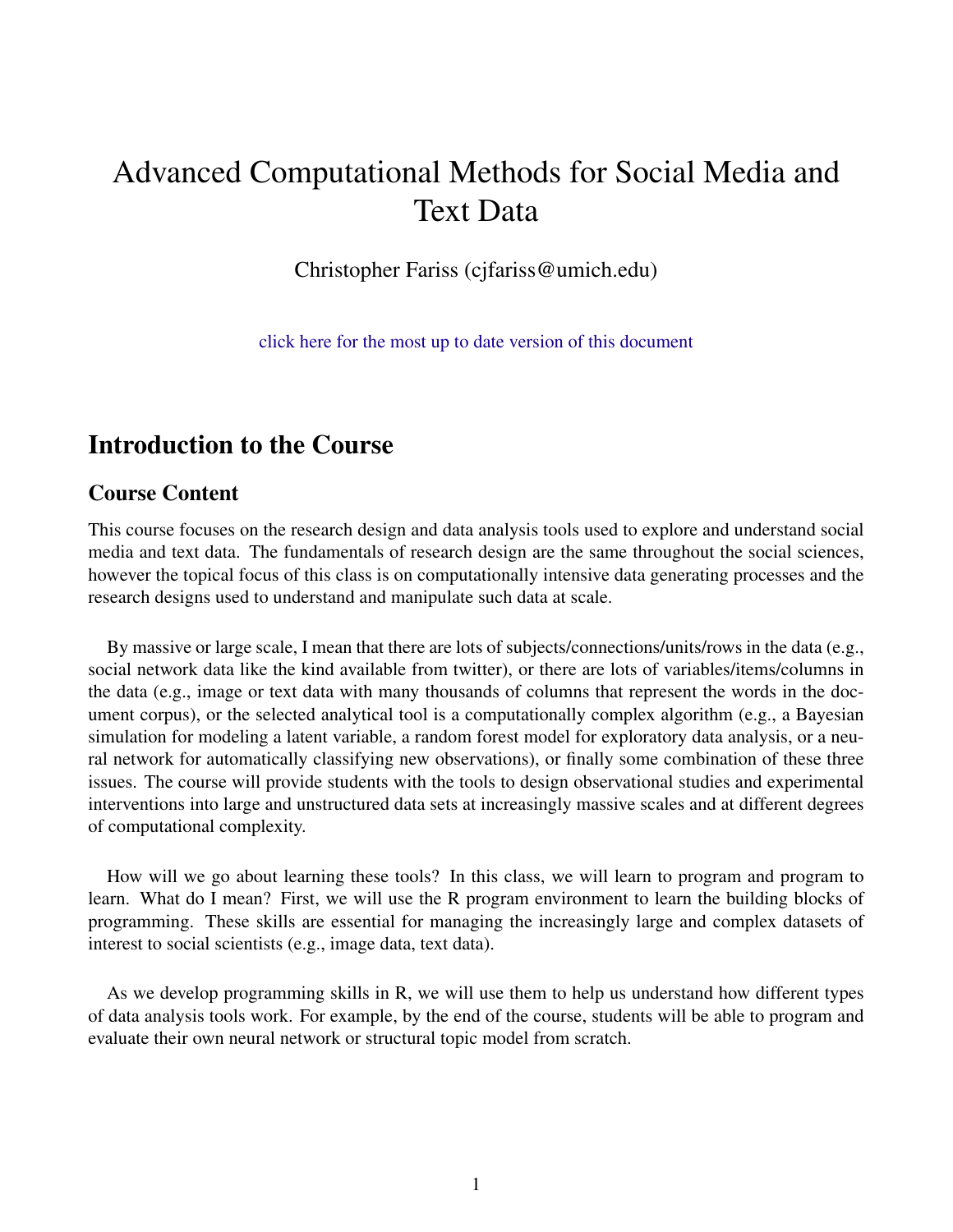We will start very small and learn how to scale up. In the beginning of the course, we will not make use of many packages other than the base packages available by default in R. As we proceed, we will learn how models for data work before then investigating the functions that exist in the large, always increasing catalogue of packages available for you to use in R. The development of new functions in R is advancing rapidly. The tools you learn in this class will help you improve as a programmer and a data scientists but learning how to program and using your programming skills to learn how to analyze data.

# Course Objectives

Students will learn how to design models for data that take advantage of the wealth of information contained in new massive scale online datasets such as data available from twitter, images, and the many newly digitized document corpuses now available online. The focus of the course is on learning to program in R with special attention paid to designing studies in such a way as to maximize the validity of inferences obtained from these complex datasets.

- Learn to program models in R at a small scale using the base package and a minimal number of other packages
- Use the tools from research design to assist in model development
- Validate models of observational data in comparison to an appropriate baseline model
- Develop simulation based models for large scale, observational data
- Develop and validate measurement (e.g., latent variable models, structural topic models) and classification models (e.g., neural networks) of text and image based data

# Course Prerequisites

Students should have some familiarity with concepts from research design and statistics. Generally, exposure to these concepts occurs during the first year course at a typical PhD program in political science. Students should also have familiarity with the R computing environment. The more familiarity with R the better.

# Course Details

- We will begin each class period with a "programming challenge" (approximately 20-25 minutes).
- I will then give a short lecture over the class material (approximately 30-45 minutes).
- The remaining portion of class (approximately 1.5-2 hours) will be devoted to hands on learning with R, simulated data, and the large scale datasets provided by the instructor.
- The course schedule section, which is below, provides even more details about the topic of the lecture for each class day, citations for the discussion readings, and chapter entries from the text books for the programming and data analysis tools covered in the class.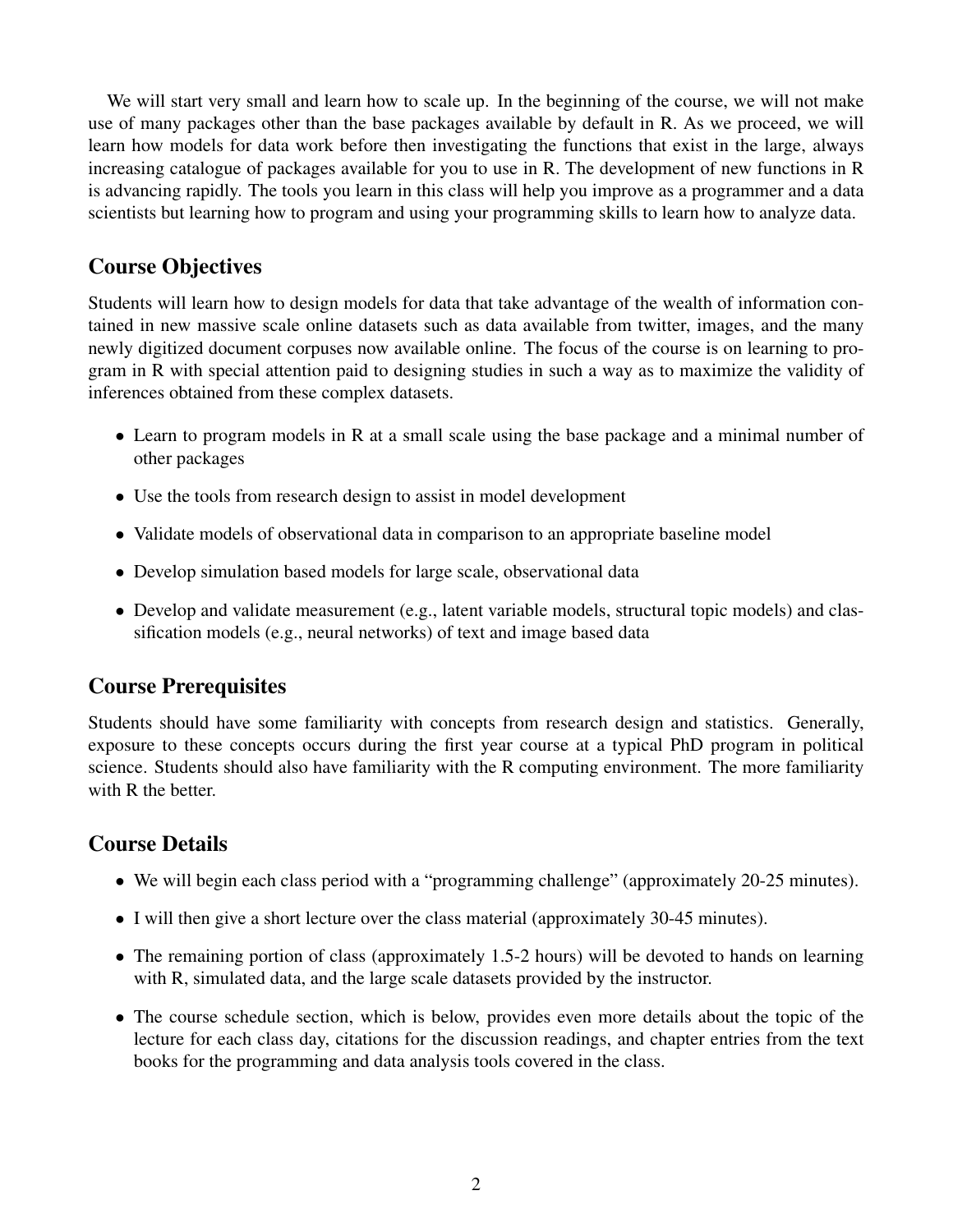## Required Readings (Books)

- 1. Efron, Bradley and Trevor Hastie. 2016. *Computer Age Statistical Inference* Cambridge University Press. [https://web.stanford.edu/˜hastie/CASI/](https://web.stanford.edu/~hastie/CASI/)
- 2. Gelman, Andrew and Jennifer Hill. 2007. *Data Analysis Using Regression and Multilevel/Hierarchical Models*. Cambridge: Cambridge University Press.
- 3. Matloff, Norman. 2011. *Art of R Programming: A Tour of Statistical Software Design*. no starch press.

### Suggested Readings (Books)

- 4. Bolker, Ben. 2007. Ecological Models and Data in R. Princeton NJ: Princeton University Press.
- 5. Stan Development Team. 2018. "Stan Modeling Language: User's Guide and Reference Manual. Version 2.19." <http://mc-stan.org/manual.html>
- 6. Wickham, Hadley. "The tidyverse style guide" <https://style.tidyverse.org>

### Additional required and suggested articles are listed below in the course schedule.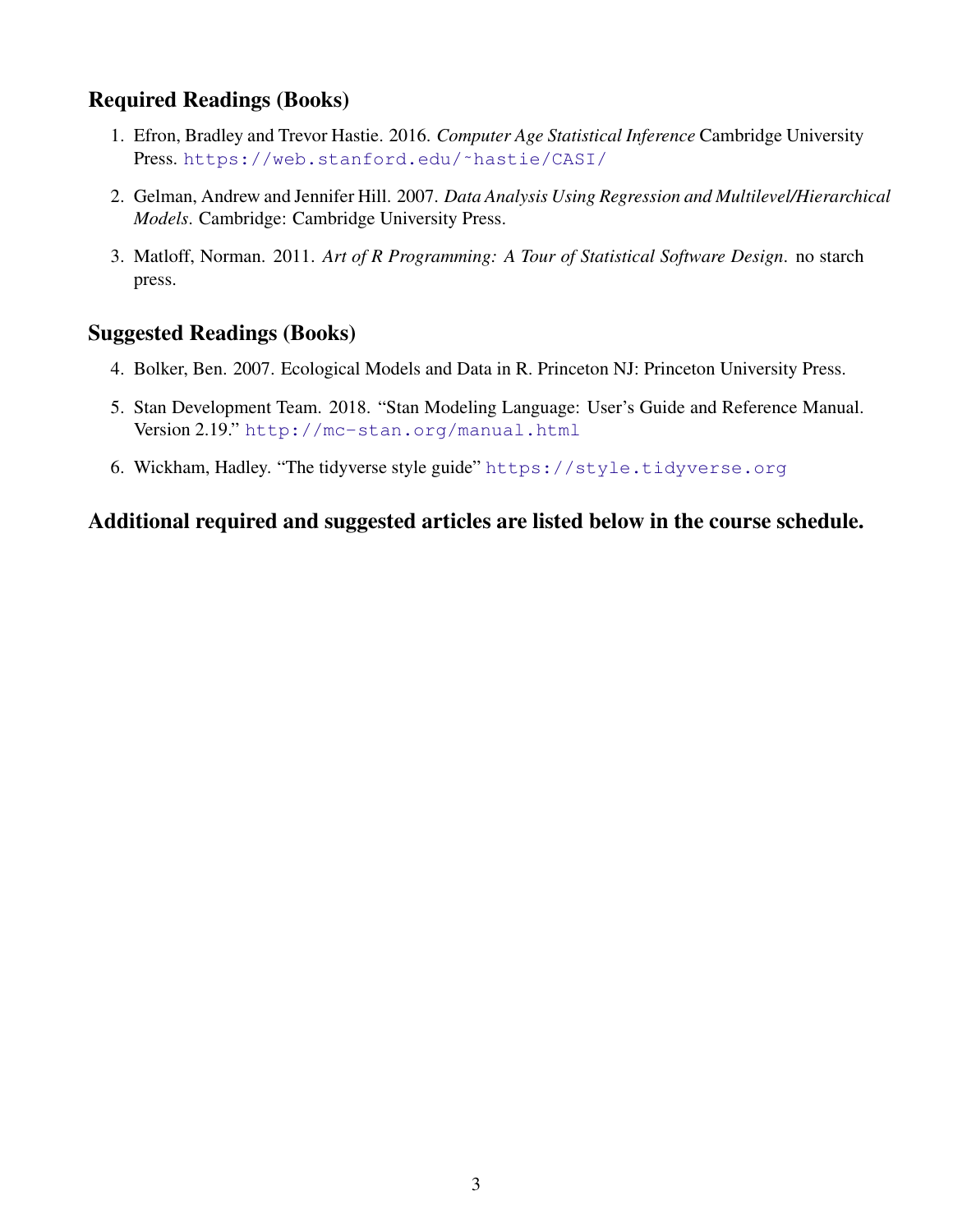### Day 0: Background Reading

- 1. Efron and Hastie (Ch.2. "Frequentist Inference").
- 2. Efron and Hastie (Ch.3. "Bayesian Inference").
- 3. Efron and Hastie (Ch.4. "Fisherian Inference and Maximum Likelihood Estimation").
- 4. Efron and Hastie (Ch.5. "Parametric Models and Exponential Families").
- 5. Lazer, David and Jason Radford. 2017. "Data ex Machina: Introduction to Big Data" *Annual Review of Sociology* 43:19-39. <http://doi.org/10.1146/annurev-soc-060116-053457>
- 6. Lazer, David, Alex (Sandy) Pentland, Lada Adamic, Sinan Aral, Albert-Lszl Barabsi, Devon Brewer, Nicholas Christakis, Noshir Contractor, James H. Fowler, Myron Gutmann, Tony Jebara, Gary King, Michael Macy, Deb Roy, Marshall Van Alstyne 2009. "Computational Social Science." *Science* 323(5919): 721-723. <https://doi.org/10.1126/science.1167742>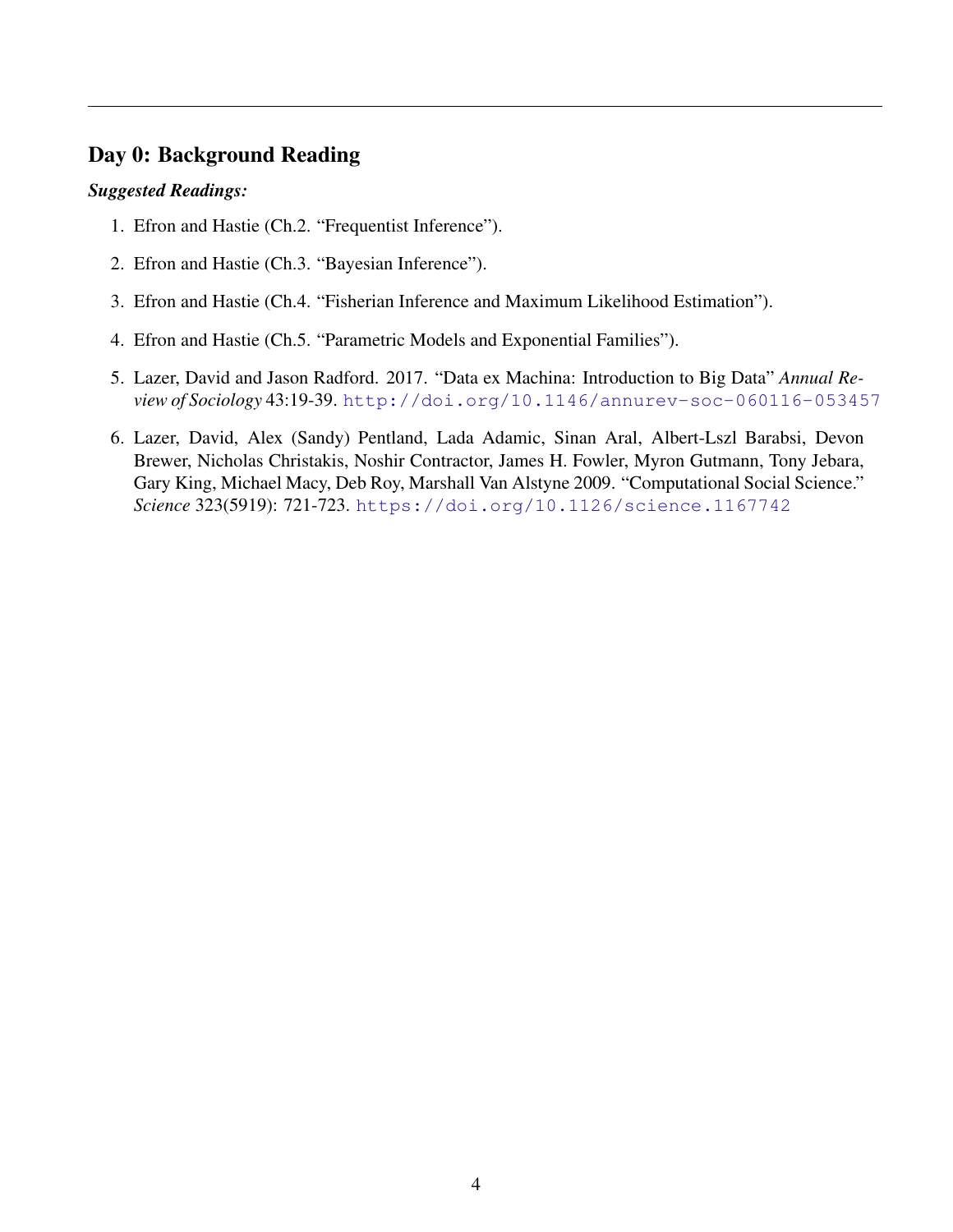## Day 1: Introduction to Inference and Programming

#### *Introduction to Research Design and Data Analysis using Programming and Simulation Based Methods as Learning Tools:*

Introduction to the research design and data analysis tools used to explore and understand social media and text data.

### *Readings:*

- 1. Matlofff 2011 (Ch.1: "Getting Started").
- 2. Rubin, Donald B. 2008. "For Objective Causal Inference, Design Trumps Analysis." *Annals of Applied Statistics* 2(3):808-840. <https://doi.org/10.1214/08-AOAS187>

- 3. Haavelmo, Trygve. 1944. "The Probability Approach in Econometrics" *Econometrica* 12:1-115. <https://doi.org/10.2307/1906935>
- 4. Lin, Winston, Donald P. Green, and Alexander Coppock. "Standard operating procedures for Don Greens lab at Columbia." Version 1.05: June 7, 2016. <https://github.com/acoppock/Green-Lab-SOP>
- 5. Shmueli, Galit. 2010. "To Explain or to Predict?" *Statistical Science* 25(3):289-310. [http:](http://dx.doi.org/10.1214/10-STS330) [//dx.doi.org/10.1214/10-STS330](http://dx.doi.org/10.1214/10-STS330)
- 6. Shadish, William R. 2010. "Campbell and Rubin: A Primer and Comparison of Their Approaches to Causal Inference in Field Settings." *Psychological Methods* 15(1):3-17. [https://doi.org/](https://doi.org/10.1037/a0015916) [10.1037/a0015916](https://doi.org/10.1037/a0015916)
- 7. Tukey, John W. 1980. "We Need Both Exploratory and Confirmatory" *The American Statistician* 34(1):23-25. <https://doi.org/10.2307/2682991>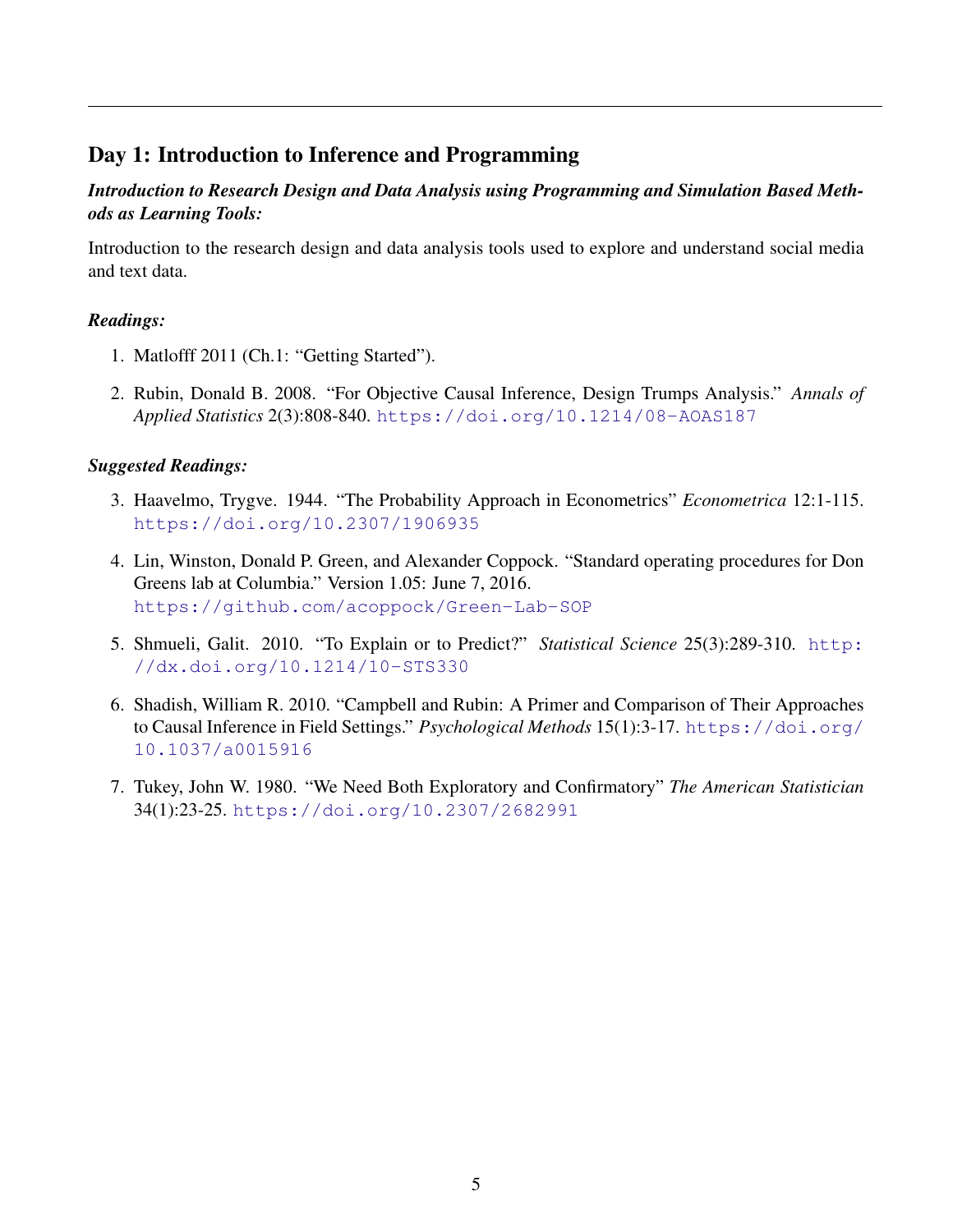# Day 2: Data Management and Analysis for Large Scale Data Structures

#### *Introduction to Parallel Programming in R for Analysis and Exploration of Social Media Data:*

Introduction to the R programming environment. We will review the various data and programming structures that are available for use in R. We will pay particular attention to vectorization and parallelization. Though we will begin with very small programs for learning, we also need to remember that the massive scale datasets that are increasingly available need optimized programs designed to manage and analyze these massive scale data structures.

#### *Readings:*

- 1. Matlofff 2011 (Ch.2: "Vectors").
- 2. Matlofff 2011 (Ch.3: "Matrices and Arrays").
- 3. Matlofff 2011 (Ch.4: "Lists").
- 4. Matlofff 2011 (Ch.5: "Data Frames").
- 5. Matlofff 2011 (Ch.6: "Factors and Tables").
- 6. Matlofff 2011 (Ch.7: "R Programming Structures").
- 7. Matlofff 2011 (Ch.14: "Performance Enhancement: Speed and Memory").
- 8. Matlofff 2011 (Ch.16: "Parallel R").

- 9. Bolker (Ch.2, "Exploratory data analysis and graphics")
- 10. Matlofff 2011 (Ch.9: "Object-Oriented Programming").
- 11. Matlofff 2011 (Ch.13: "Debugging").
- 12. Wickham, Hadley. "The tidyverse style guide" <https://style.tidyverse.org>
- 13. R graph gallery. <http://r-graph-gallery.com/>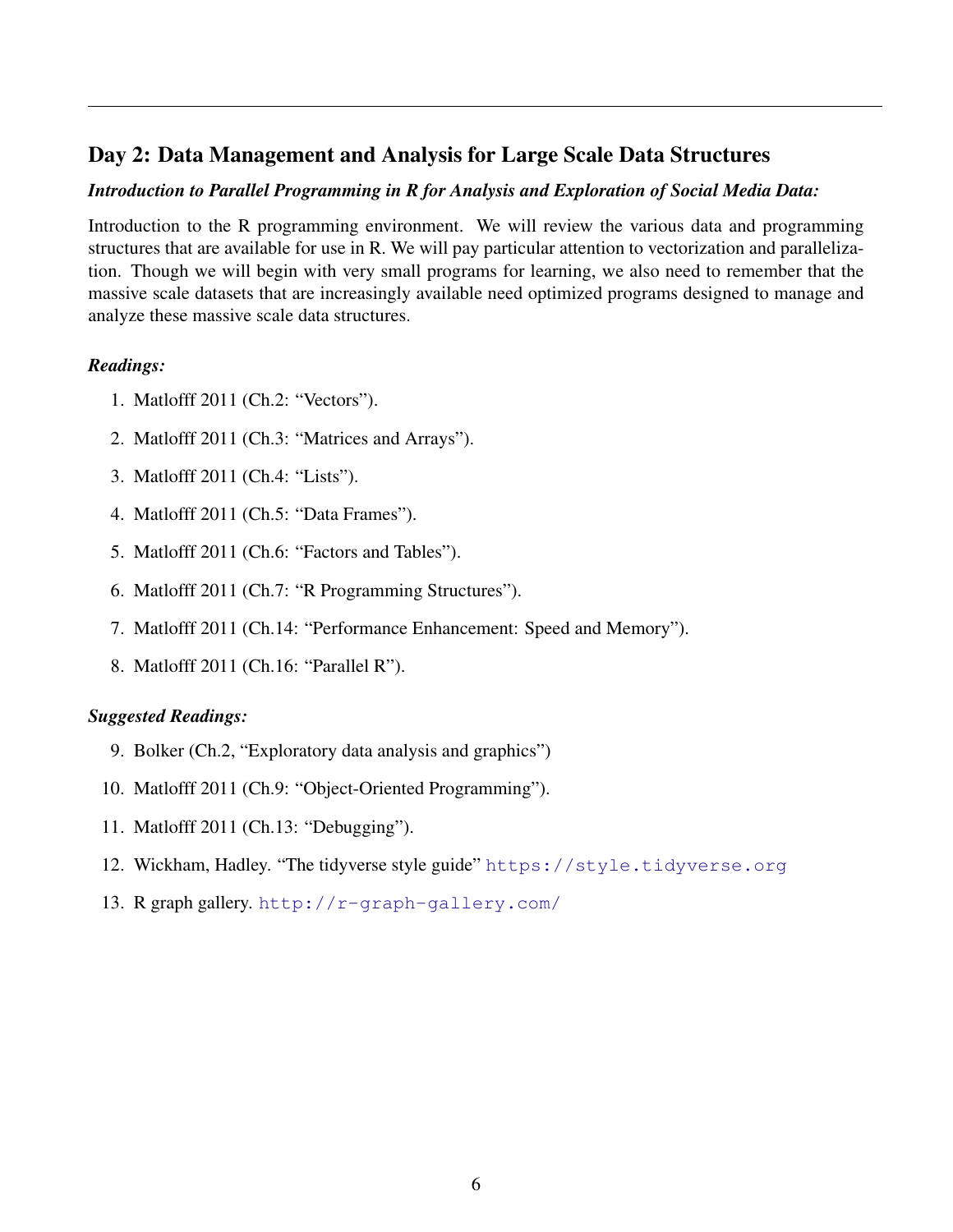# Day 3: Simulation Based Programming and Inference

#### *Introduction to simulations in R:*

We will develop and implement simulations in R to accomplish two learning goals. For the first learning goal, we will develop simulations in R to help us practice all of the programming and data structures that are available in R. For the second learning goal,

#### *Readings:*

- 1. Efron and Hastie (Ch.1. "Algorithms and Inference").
- 2. Efron and Hastie (Ch.3. "Bayesian Inference").
- 3. Efron and Hastie (Ch.4, "Fisherian Inference and Maximum Likelihood Estimation").
- 4. Gelman and Hill (Ch.7, "Simulation of probability models and statistical inferences").
- 5. Gelman and Hill (Ch.8, "Simulation for checking statistical procedures and model fits").
- 6. Matlofff 2011 (Ch.8: "Doing Math and Simulations in R").

- 7. Bolker (Ch.5, "Stochastic simulation and power analysis")
- 8. Efron and Hastie (Ch.8, "Generalized Linear Models and Regression Trees").
- 9. Efron and Hastie (Ch.9, "Survival Analysis and the EM Algorithm").
- 10. Gelman and Hill (Ch.2, "Concepts and methods from basic probability and statistics").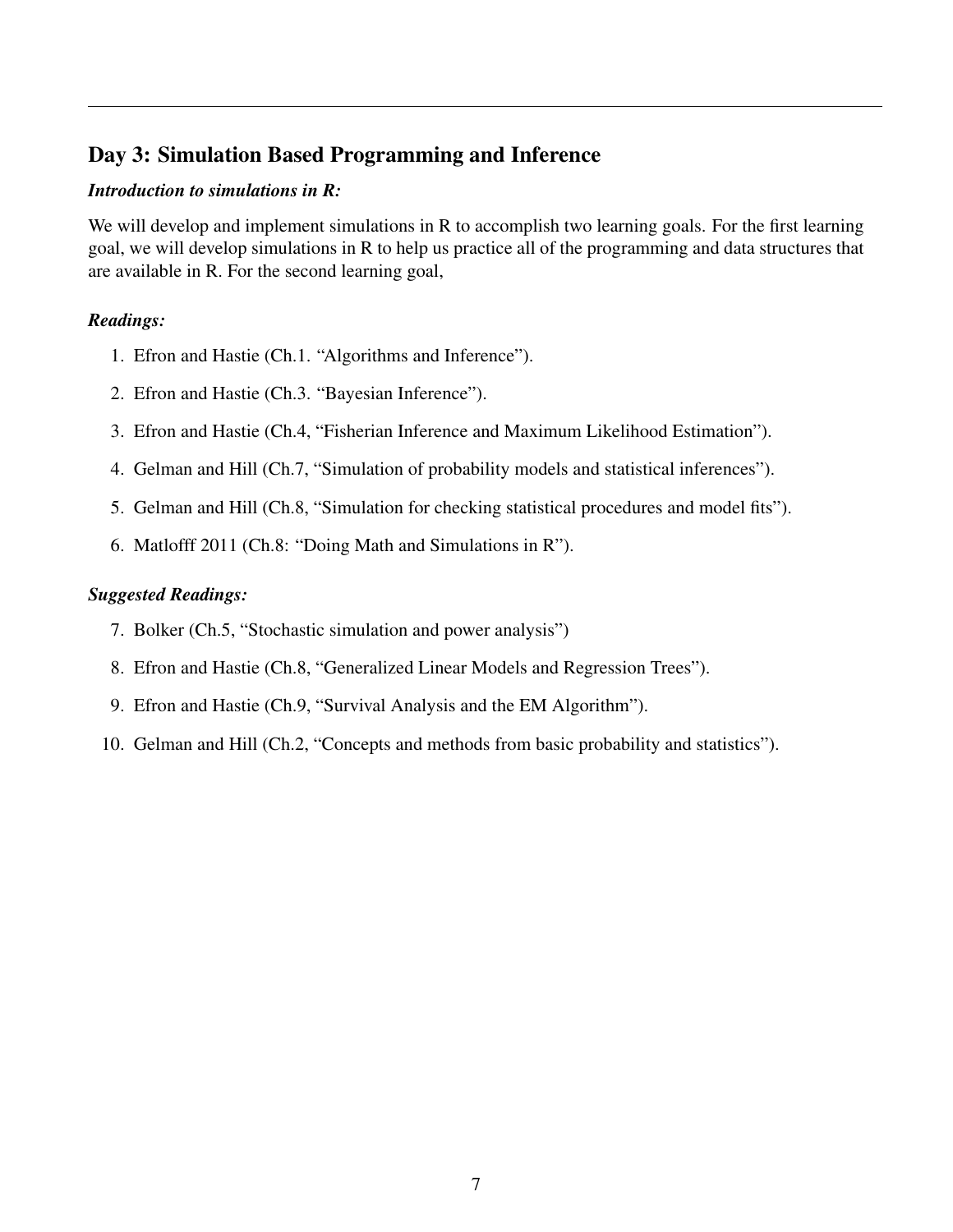# Day 4: Simulation Based Programming for Model Comparison and Selection

#### *Evaluating Model Performance Using In-sample and Out-of-sample Data:*

In this section, we will program and learn several simulation based validation tools for assessing a model of observational data in comparison to an appropriate baseline model.

### *Readings:*

- 1. Efron and Hastie (Ch.10, "The Jackknife and Bootstrap")
- 2. Efron and Hastie (Ch.12, "Cross-Validation and *C<sup>p</sup>* Estimate of Prediction Error")

- 3. Efron and Hastie (Ch.7, "James-Stein Estimation and Ridge Regression").
- 4. Efron and Hastie (Ch.11, "Bootstrap Confidence Intervals").
- 5. Fariss, Christopher J. and Zachary M. Jones. "Enhancing Validity in Observational Settings When Replication is Not Possible" *Political Science Research and Methods* 6(2):365-380. [https://](https://doi.org/10.1017/psrm.2017.5) [doi.org/10.1017/psrm.2017.5](https://doi.org/10.1017/psrm.2017.5)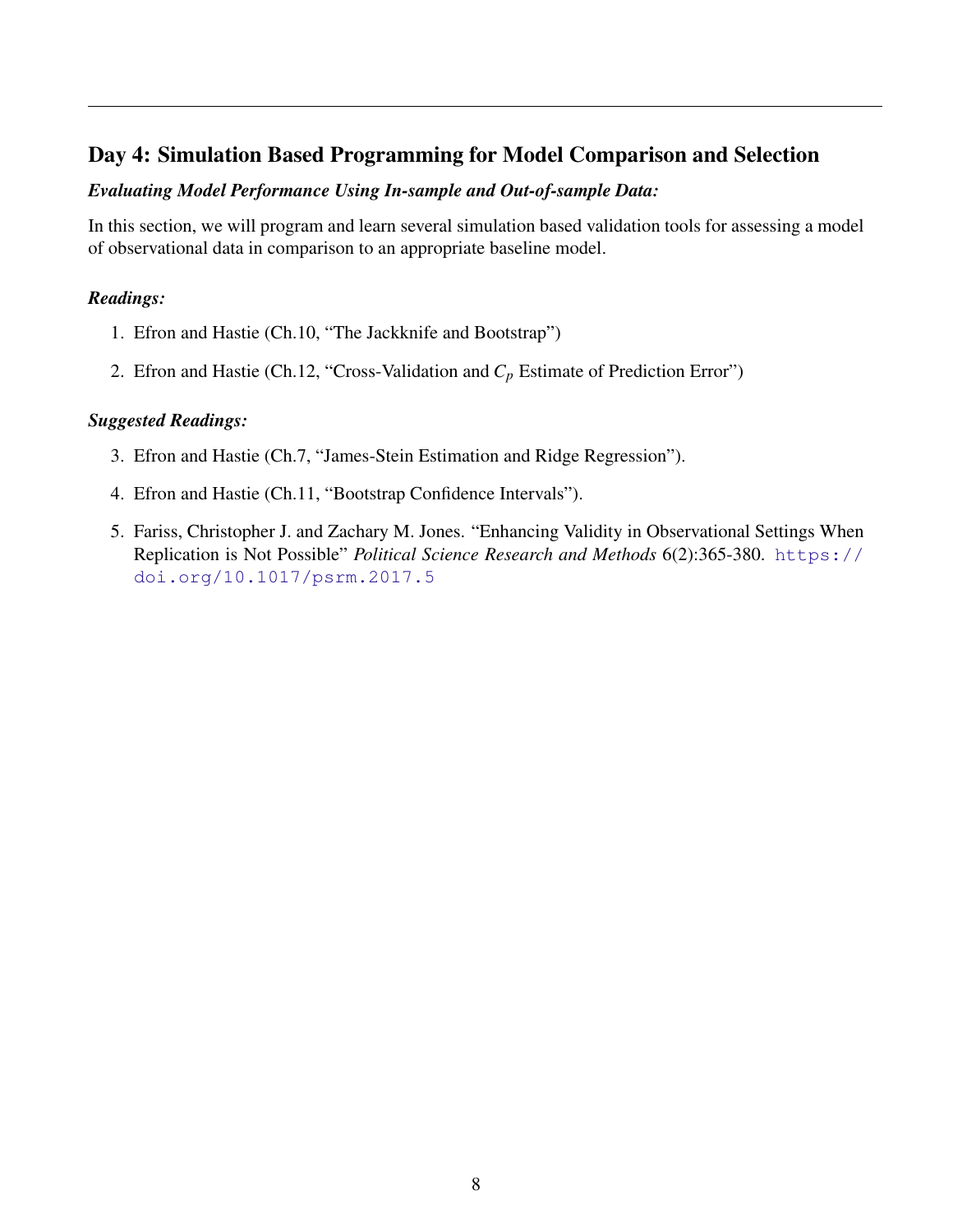### Day 5: Measurement and Validation using Latent Variable Models

#### *Measurement Models for Reducing High Dimensional Data for Visualization and Analysis with Applications to Text Data and Star Trek:*

Measurement, as a scientific process, should accomplish two related tasks. First, link a theoretical concept to a data generating procedure. Second, link the data generating procedure to observed information. In this section we continue our focus on text as data, which is almost always found and not generated explicitly by a researcher. This means that we need to consider both the concept and the data generating process as part of our research program. What does this mean?

Political scientists are often interested in explaining concepts that are difficult or impossible to observe. Examples of unobservable concepts include political knowledge, political ideology, democracy, respect for human rights, or inequality. Even concepts that are based on directly observable information such as the number of individuals that reside in a state, the number of individuals killed during a conflict, or the level of economic output are often not easily observed. A key challenge for political scientists and social scientists generally, is creating models that can measure these concepts while also capturing the uncertainty associated with the processes by which they are measured.

This sections provide an introduction to measurement models generally with specific focus on Bayesian measurement models and measurement models that make use of text data. We will emphasize the use of construct validity to assess new and existing measures in applied research. We will motivate the development of these models with a discussion of the Bayesian perspective on the relationship between data and model parameters. This perspective is useful because it shifts the burden of validity from the primary source documentation and raw data to the model parameters that bind these diverse pieces of information together.

#### *Readings:*

- 1. Jackman, Simon. 2008. "Measurement." In *The Oxford Handbook of Political Methodology*, edited by Janet M. Box-Steffensmeier, Henry E. Brady, and David Collier. Oxford University Press.
- 2. Roberts, Margaret E, Brandon Stewart, and Dustin Tingley. "Navigating the Local Modes of Big Data: The Case of Topic Models." In *Data Analytics in Social Science, Government, and Industry*, New York: Cambridge University Press.

- 3. Adcock, Robert, and David Collier. 2001. "Measurement Validity: A Shared Standard for Qualitative and Quantitative Research." *American Political Science Review* 95(3):529-546. [https:](https://doi.org/10.1017/S0003055401003100) [//doi.org/10.1017/S0003055401003100](https://doi.org/10.1017/S0003055401003100)
- 4. Barberá, Pablo. 2015. "Birds of the Same Feather Tweet Together. Bayesian Ideal Point Estimation Using Twitter Data." *Political Analysis* 23(1):76-91. [https://doi.org/10.1093/pan/](https://doi.org/10.1093/pan/mpu011) [mpu011](https://doi.org/10.1093/pan/mpu011)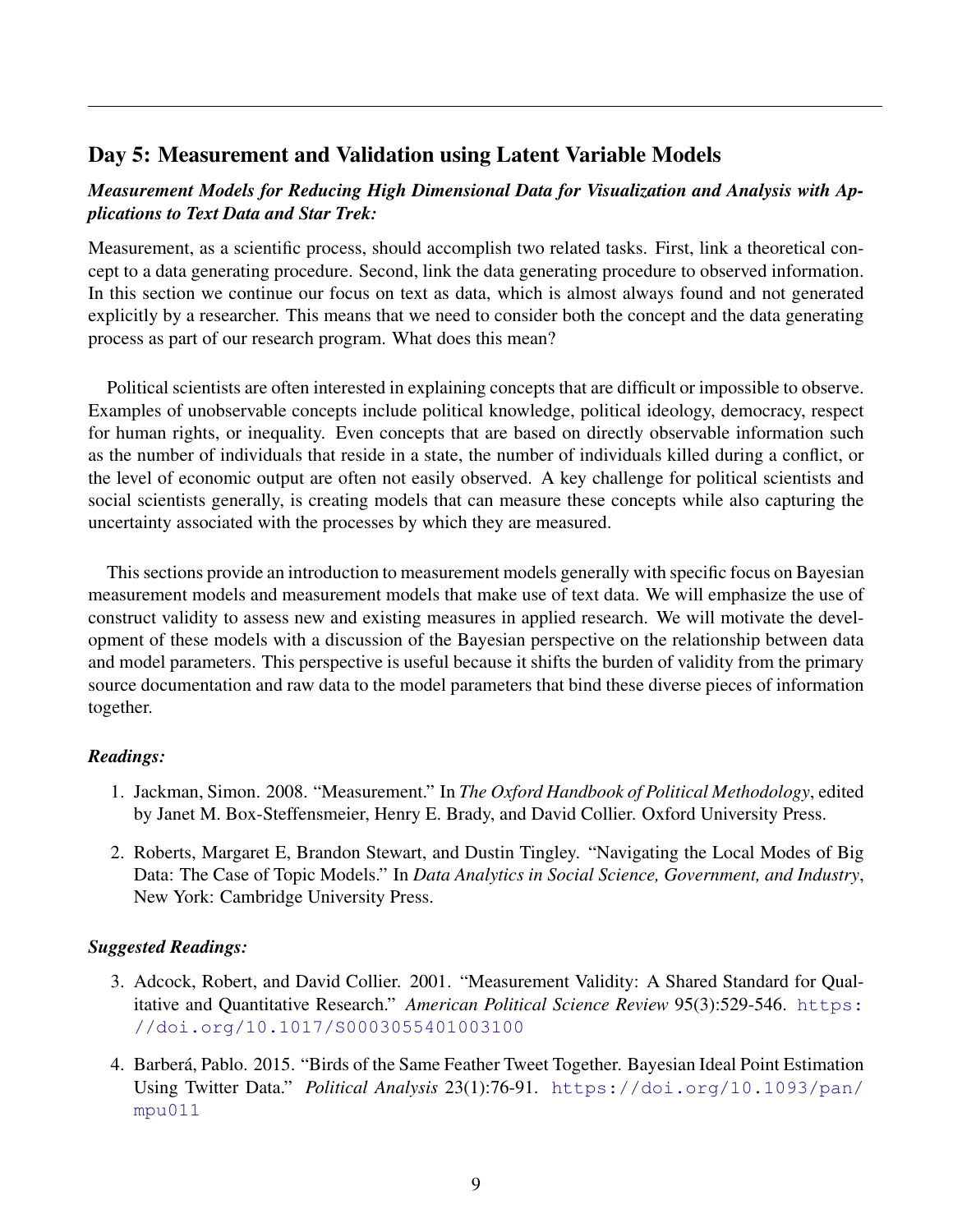- 5. Barberá, Pablo, John T. Jost, Jonathan Nagler, Joshua A. Tucker, and Richard Bonneau. (2015). "Tweeting From Left to Right: Is Online Political Communication More Than an Echo Chamber?" *Psychological Science* 26(10):1531-1542. <https://doi.org/10.1177/0956797615594620>
- 6. Carpenter, Bob, Andrew Gelman, Matt Hoffman, Daniel Lee, Ben Goodrich, Michael Betancourt, Marcus A. Mrubaker, Jiqiang Guo, Peter Li, and Allen Riddell. "Stan: A Probabilistic Programming Language." *Journal of Statistical Software* 76(1). [http://dx.doi.org/10.18637/](http://dx.doi.org/10.18637/jss.v076.i01) [jss.v076.i01](http://dx.doi.org/10.18637/jss.v076.i01)
- 7. Efron and Hastie (Ch.13, "Objective Bayes Inference and MCMC").
- 8. Gelman and Hill (Ch.13, "Multilevel linear models: varying slopes, non-nested models, and other complexities").
- 9. Gelman and Hill (Ch.14, "Multilevel logistic regression").
- 10. Gelman and Hill (Ch.16, "Multilevel modeling in Bugs and R: the basics").
- 11. Gelman and Hill (Ch.25, "Missing-data imputation").
- 12. Hand, D. J., 1996. "Statistics and the Theory of Measurement." *Journal of the Royal Statistical Society. Series A (Statistics in Society)*. 159(3):445-492. [https://doi.org/10.2307/](https://doi.org/10.2307/2983326) [2983326](https://doi.org/10.2307/2983326)
- 13. Imai, Kosuke, James Lo, and Jonathan Olmsted. 2016. "Fast Estimation of Ideal Points with Massive Data" *American Political Science Review* 110(4):631-656. [https://doi.org/10.](https://doi.org/10.1017/S000305541600037X) [1017/S000305541600037X](https://doi.org/10.1017/S000305541600037X)
- 14. Stevens, S.S. 1946. "On the Theory of Scales of Measurement" *Science* 103(2684):677-680. <https://doi.org/10.1126/science.103.2684.677>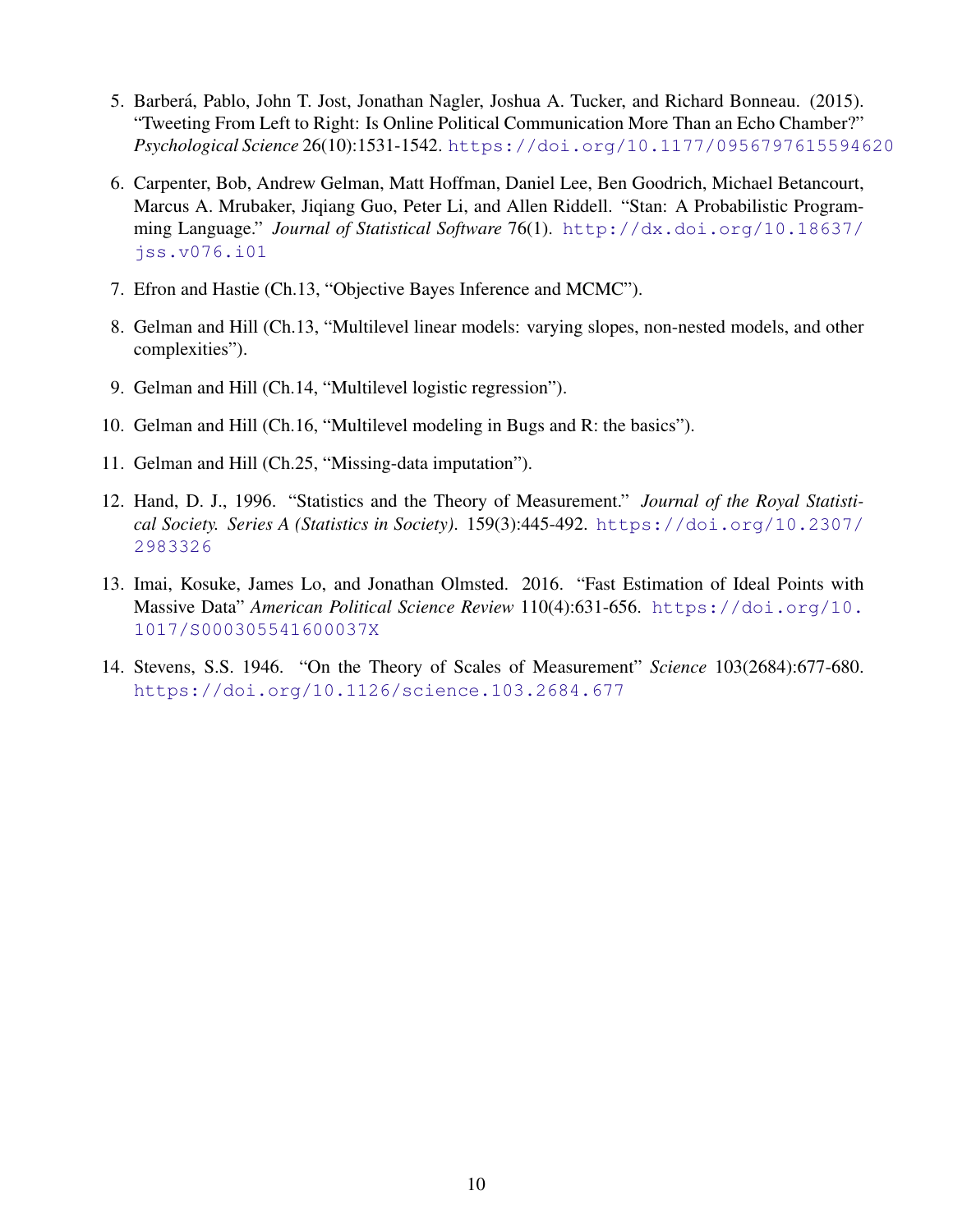# Day 6: Text as Data

### *Introduction to Regular Expressions, Document-by-Term matrices, and Construct Validity:*

We will continue to use simple R programs to help us understand some of the common and important text processing steps. Much of the work involved in using text as data is in the processing of the character/string information. Regular expressions are the key functions that we will use. These key functions are embedded in many many R packages. We will start with the basics before move to more efficient libraries, again with the idea that we will learn the nuts and bolts of these critical tools.

### *Readings:*

- 1. Matlofff 2011 (Ch.10: "Input/Output").
- 2. Matlofff 2011 (Ch.11: "String Manipulation").
- 3. Grimmer, Justin and Brandon M. Stewart. 2013. "Text as Data: The Promise and Pitfalls of Automatic Content Analysis Methods for Political Texts." *Political Analysis* 21(3):267-297. [https:](https://doi.org/10.1093/pan/mps028) [//doi.org/10.1093/pan/mps028](https://doi.org/10.1093/pan/mps028)

- 1. Barberá, Pablo and Thomas Zeitzoff. 2017. "The New Public Address System: Why Do World Leaders Adopt Social Media?" *International Studies Quarterly* 62(1):121-130. [https://doi.](https://doi.org/10.1093/isq/sqx047) [org/10.1093/isq/sqx047](https://doi.org/10.1093/isq/sqx047).
- 2. Steinert-Threlkeld, Zachary C. 2018. *Twitter as Data*. Elements in Quantitative and Computational Methods for the Social Sciences. Cambridge: Cambridge University Press. [https://doi.](https://doi.org/10.1017/9781108529327) [org/10.1017/9781108529327](https://doi.org/10.1017/9781108529327).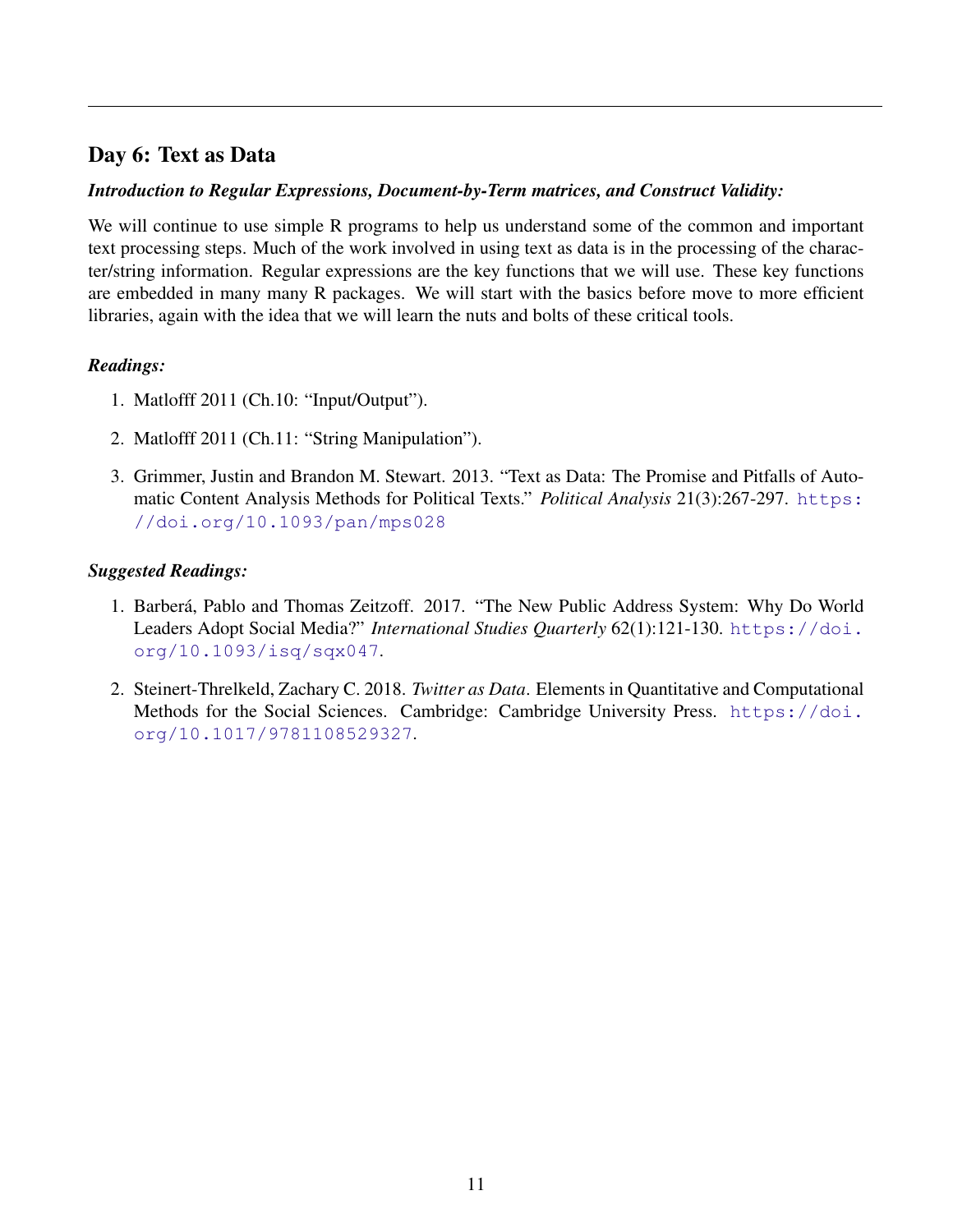# Day 7: Automating Classification with Neural Networks

### *Introduction to Feed-forward Neural Networks and Back-propagation using Gradient Descent:*

Neural Networks are a powerful tool for automated classification and any other predictive task. The main hurdle to understanding how these models work is the terminology associated with their implementation and use. During this section, we will see that a neural network is simply a linear model at its core and a set of liner transformations in the more exotic varieties of these models. Once we understand the basic building blocks of these models, we will see that neural networks are straight forward to implement but computationally quite expensive when implementing them on massive scale datasets. As usual, we will start with very simple models to learn. We will then apply this learning to more complex implementations of these models. We will use all of the tools developed during prior class periods to evaluate the performance of these models relative to a substantively meaningful baseline model.

### *Readings:*

1. Efron and Hastie (Ch.18, "Neural Networks and Deep Learning").

- 2. Bolker (Ch.7, "Optimization and all that")
- 3. Cantú, Francisco. 2019. "The Fingerprints of Fraud: Evidence from Mexico's 1988 Presidential Election" *American Political Science Review* 113(3):710-726. [https:doi.org/10.1017/](https:doi.org/10.1017/S0003055419000285) [S0003055419000285](https:doi.org/10.1017/S0003055419000285).
- 4. Efron and Hastie (Ch.21, "Empirical Bayes Estimation Strategies").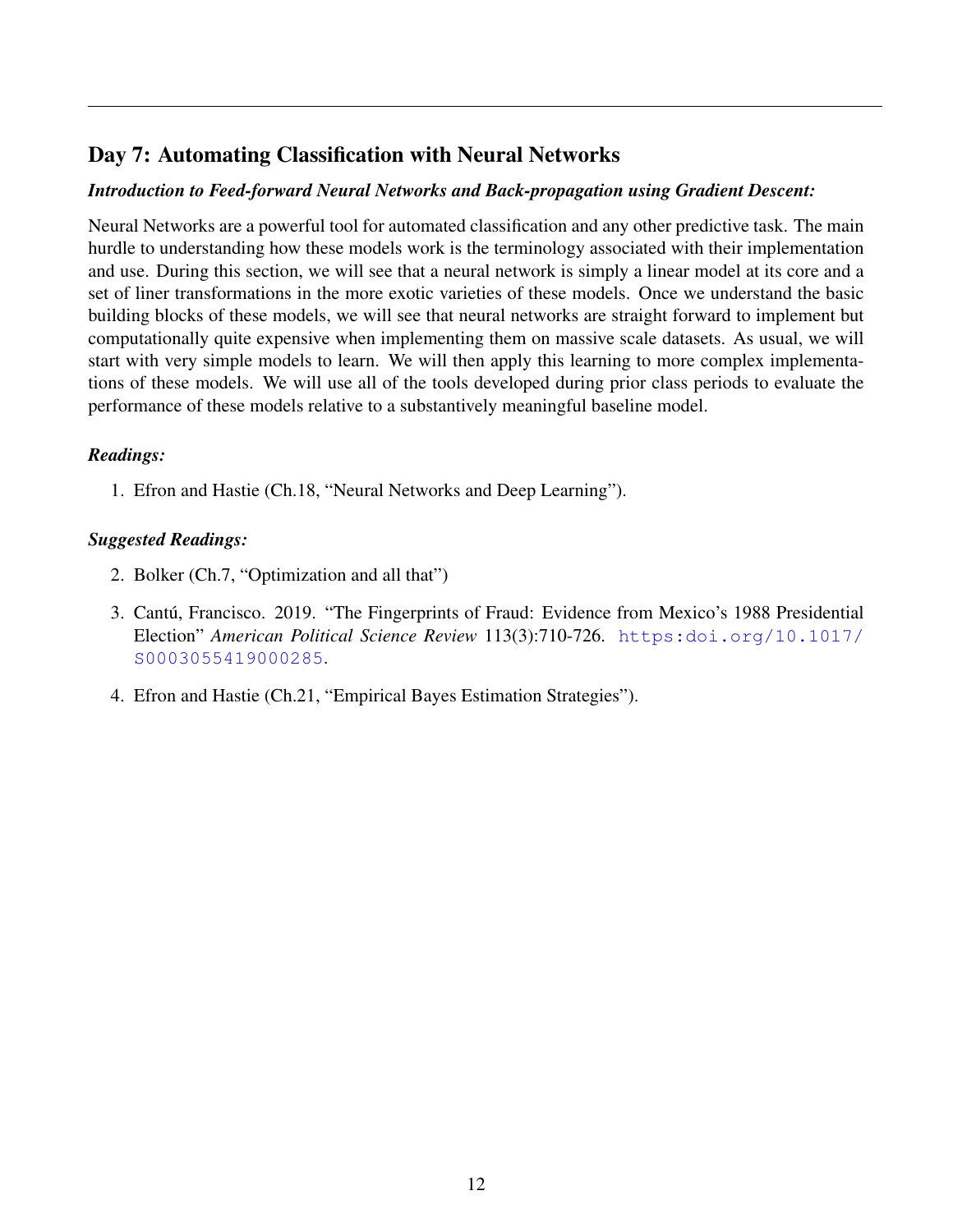### Day 8: False Discovery and Inference After the Design and Selection of a Model

#### *Techniques for selecting a substantively meaningful model:*

When should we believe that the pattern we discovered using our model is a meaningful one? This is a question that we have already begun to develop tools for answering during this course.

### *Readings:*

- 1. Efron and Hastie (Ch.15, "Large-Scale Hypothesis Testing and FDRs").
- 2. Efron and Hastie (Ch.20, "Inference After Model Selection").

- 3. Imai, Kosuke, Luke J. Keele, Dustin Tingley, and Teppei Yamamoto. 2011. "Unpacking the Black Box of Causality: Learning about Causal Mechanisms from Experimental and Observational Studies." *American Political Science Review* 105(4):765-789.
- 4. Shmueli, Galit. 2010. "To Explain or to Predict?" *Statistical Science* 25(3):289-310. [http:](http://dx.doi.org/10.1214/10-STS330) [//dx.doi.org/10.1214/10-STS330](http://dx.doi.org/10.1214/10-STS330)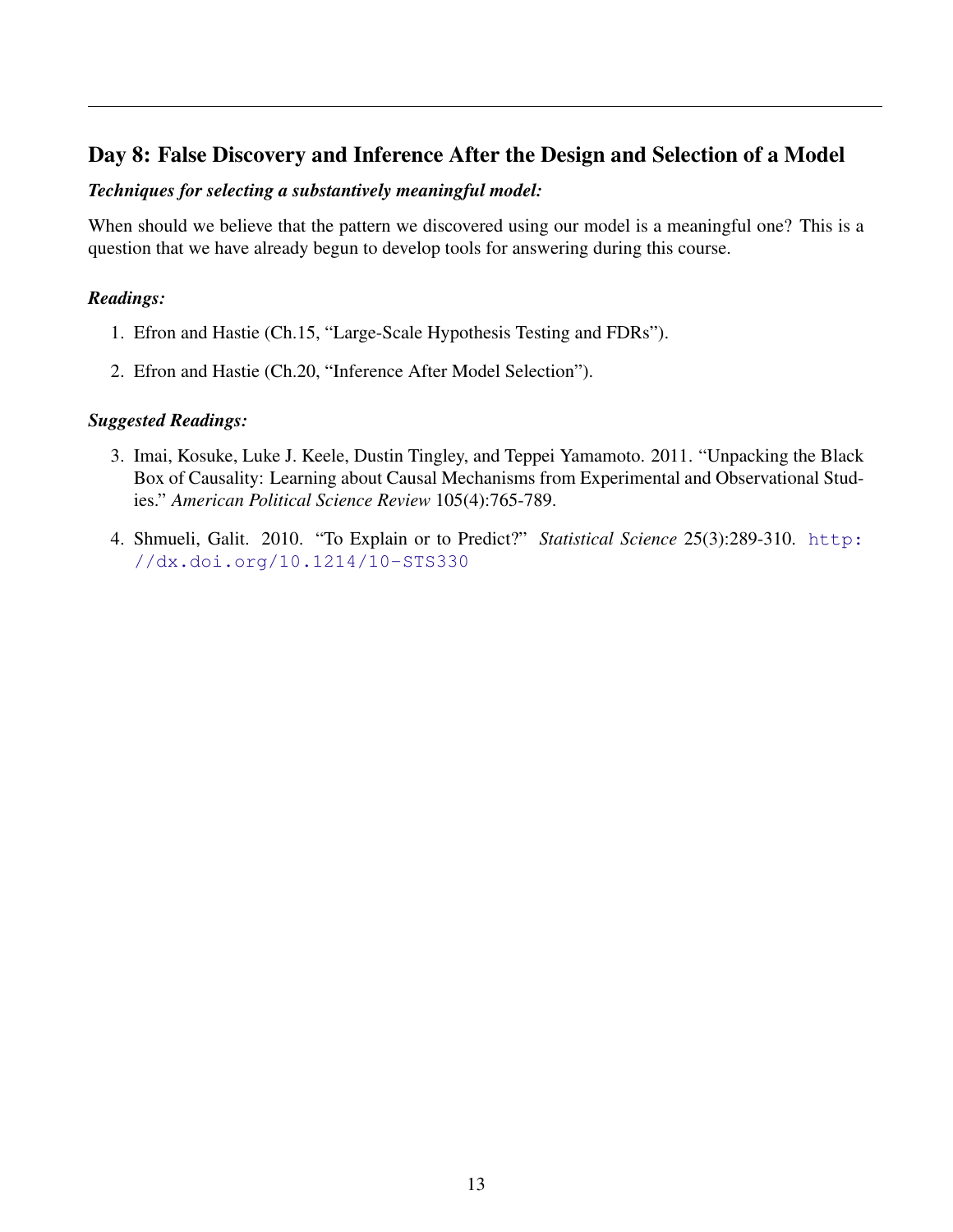# Day 9: Putting everything together and extensions

### *Implementing and evaluating the wide variety of neural networks and other models for automating classification and prediction:*

We will work on bringing all of the course material together during this penultimate class. It is also an opportunity to prepare for the optional final examination of the course, which takes place in the evening. The suggested readings also cover additional models that we were not able to cover in class. There are optional R programs that demonstrate the implementation of each of these models. These models can be implemented in predictive or categorization tasks and compared against the neural network from yesterday using one of the model comparison metrics that we covered earlier in the course.

### *Readings:*

1. Review readings from prior class periods.

- 2. Efron and Hastie (Ch.16, "Sparse Modeling and the Lasso").
- 3. Efron and Hastie (Ch.17, "Random Forests and Boosting").
- 4. Efron and Hastie (Ch.19, "Support-Vector Machines and Kernel Methods").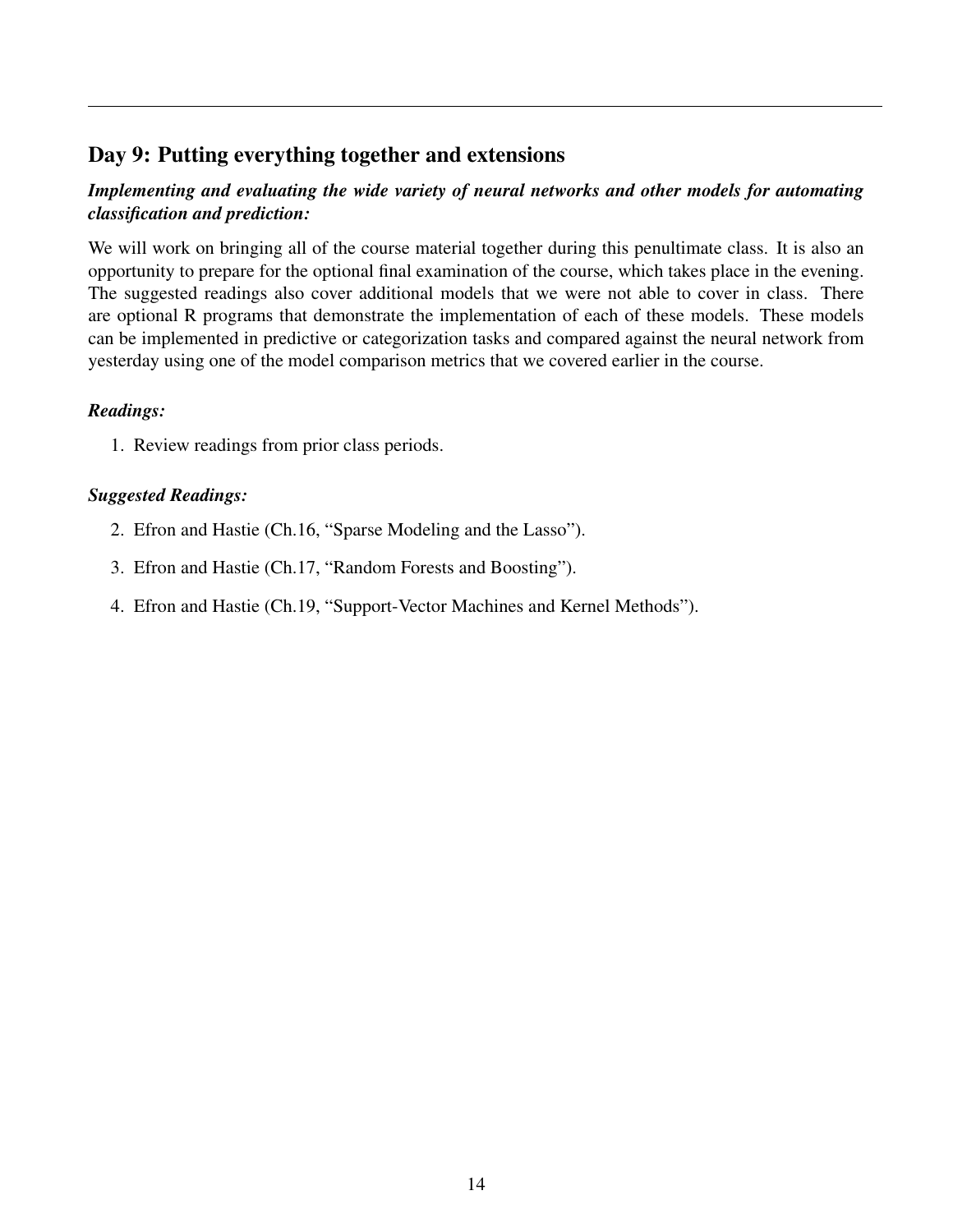# Day 10: Ethical Responsibilities for the Social Data Scientist

#### *Issues relating to transparency and research ethics:*

Whenever we are using social media data, no matter how aggregated, the privacy of the individual's personal data is an important consideration when designing a study.

#### *Readings:*

- 1. Driscoll, Jesse. 2016. "Prison States & Games of Chicken" in S. Desposato, *Ethics and Experiments: Problems and Solutions for Social Scientists and Policy Professionals*, Taylor and Francis.
- 2. Margetts, Helen. 2017. "Political Behaviour and the Acoustics of Social Media" *Nature Human Behaviour* 1 (0086). <https://doi.org/10.1038/s41562-017-0086>

- 3. Adam D. I. Kramer, Jamie E. Guillory, Jeffrey T. Hancock. 2014. "Emotional contagion through social networks" *Proceedings of the National Academy of Sciences* 111(24):8788-8790. [https:](https://doi.org/10.1073/pnas.1320040111) [//doi.org/10.1073/pnas.1320040111](https://doi.org/10.1073/pnas.1320040111)
- 4. Lorenzo Coviello, Yunkyu Sohn, Adam D. I. Kramer, Cameron Marlow, Massimo Franceschetti, Nicholas A. Christakis, James H. Fowler. 2014. "Detecting Emotional Contagion in Massive Social Networks" *PLOS ONE* 9(3):e90315. [https://doi.org/10.1371/journal.pone.](https://doi.org/10.1371/journal.pone.0090315) [0090315](https://doi.org/10.1371/journal.pone.0090315)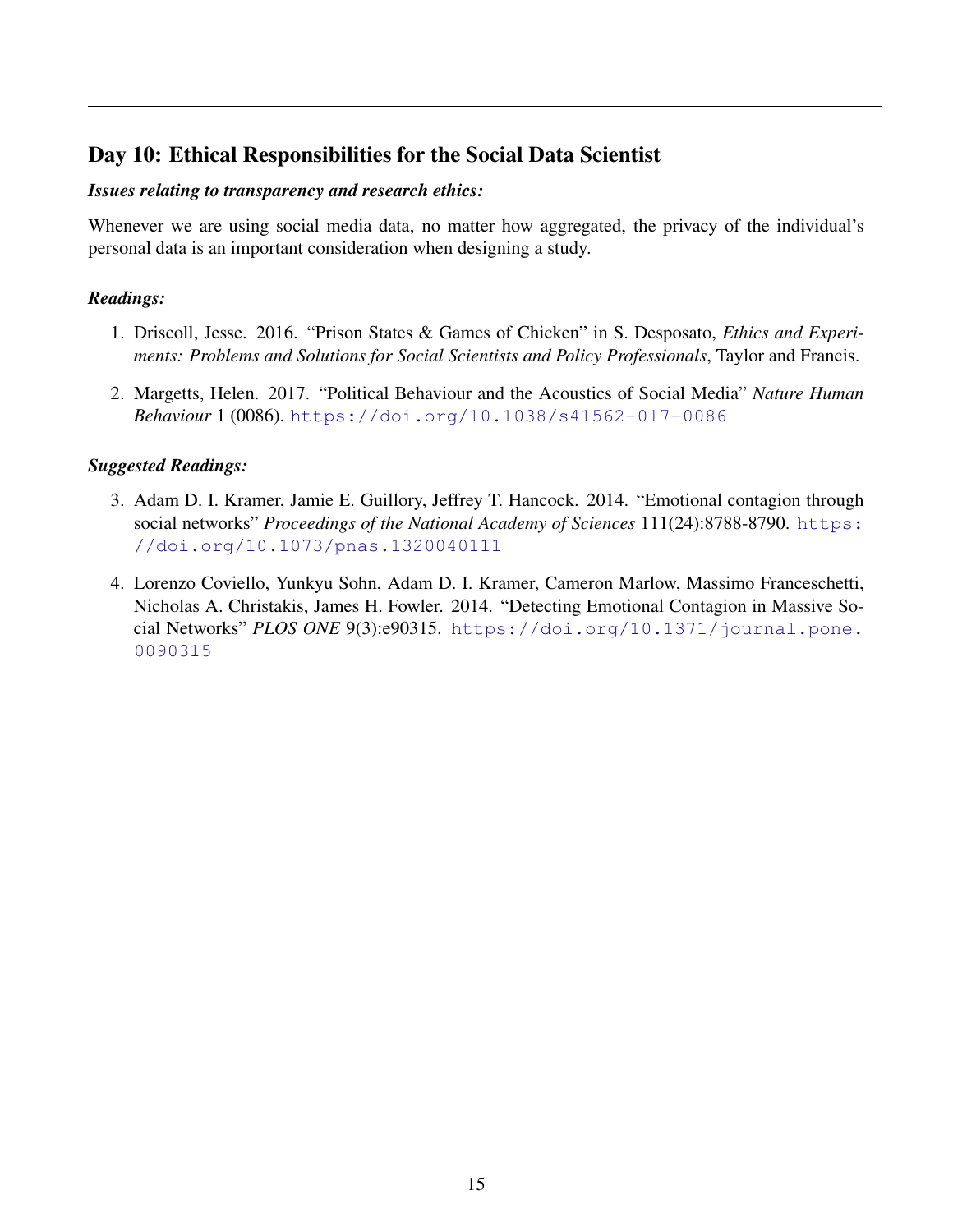### Day ++: Next Steps

#### *Additional readings and training that will help to augment the material from this course:*

In this course, we have focused exclusively on the research design tools and analysis techniques necessary for working with and understanding large scale social media and text datasets. We have not considered tools designed to gather and maintain large scale datasets. R is a useful tool for some of these tasks but other more powerful tools exist. Students should consider devoting additional energy to learning tools such as the python, json, and java programming languages and other tools for database management such as hive, hadoop, and SQL (Structured Query Language).

There is also still debate about the relative placement of the tools we have covered in this course we respect to other social science approaches. Below are links to entries from a recent symposium that debates this issue. Efron and Hastie also discuss throughout their book and especially in the "Epilogue", the relative development of statistical theory and justification for the new computationally intensive models that computer scientists and social scientists have been developing for particular applications. This continues to be an active area of scholarship.

#### *Suggested Readings:*

- 1. Efron and Hastie (Ch14. "Postwar Statistical Inference and Methodology").
- 2. Efron and Hastie ("Epilogue").
- 3. Matlofff 2011 (Ch.15: "Interfacing R to Other Languages").

### *Symposium: Big Data, Causal Inference, and Formal Theory: Contradictory Trends in Political Science?*

- 4. Clark, William Roberts and Matt Golder. 2015. "Big Data, Causal Inference, and Formal Theory: Contradictory Trends in Political Science?: Introduction" *PS: Political Science & Politics* 48(1):65- 70. <https://doi.org/10.1017/S1049096514001759>
- 5. Monroe, Burt L., Jennifer Pan, Margaret E. Roberts, Maya Sen, Betsy Sinclair. 2015. "No! Formal Theory, Causal Inference, and Big Data Are Not Contradictory Trends in Political Science" *PS: Political Science & Politics PS: Political Science & Politics* 48(1):71-74. [https://doi.org/](https://doi.org/10.1017/S1049096514001760) [10.1017/S1049096514001760](https://doi.org/10.1017/S1049096514001760)
- 6. Titiunik, Rocío. 2015. "Can Big Data Solve the Fundamental Problem of Causal Inference?" *PS*: *Political Science & Politics PS: Political Science & Politics* 48(1):75-79. [https://doi.org/](https://doi.org/10.1017/S1049096514001772) [10.1017/S1049096514001772](https://doi.org/10.1017/S1049096514001772)
- 7. Grimmer, Justin 2015. "We Are All Social Scientists Now: How Big Data, Machine Learning, and Causal Inference Work Together" *PS: Political Science & Politics PS: Political Science & Politics* 48(1):80-83. <https://doi.org/10.1017/S1049096514001784>
- 8. Nagler, Jonathan and Joshua A. Tucker. 2015. "Drawing Inferences and Testing Theories with Big Data" *PS: Political Science & Politics PS: Political Science & Politics* 48(1):84-88. [https:](https://doi.org/10.1017/S1049096514001796) [//doi.org/10.1017/S1049096514001796](https://doi.org/10.1017/S1049096514001796)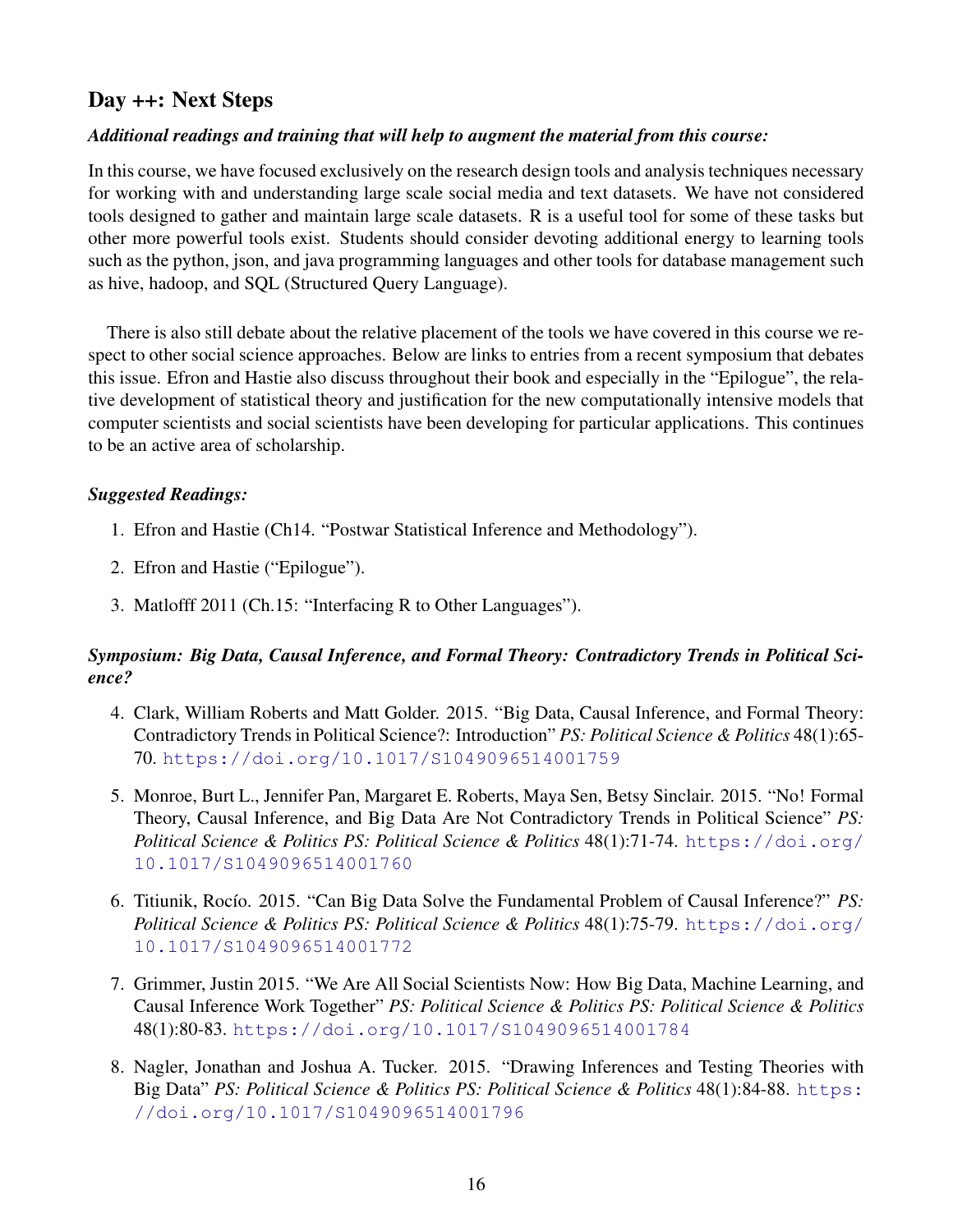- 9. Ashworth, Scott, Christopher R. Berry, Ethan Bueno de Mesquita. 2015. "All Else Equal in Theory and Data (Big or Small)" *PS: Political Science & Politics PS: Political Science & Politics* 48(1):89- 94. [AllElseEqualinTheoryandData\(BigorSmall\)](All Else Equal in Theory and Data (Big or Small))
- 10. Patty, John W., Elizabeth Maggie Penn. 2015. "Analyzing Big Data: Social Choice and Measurement" *PS: Political Science & Politics PS: Political Science & Politics* 48(1):95-101. [https:](https://doi.org/10.1017/S1049096514001814) [//doi.org/10.1017/S1049096514001814](https://doi.org/10.1017/S1049096514001814)
- 11. Keele, Luke. 2015. "The Discipline of Identification" *PS: Political Science & Politics PS: Political Science & Politics* 48(1):102-106. <https://doi.org/10.1017/S1049096514001826>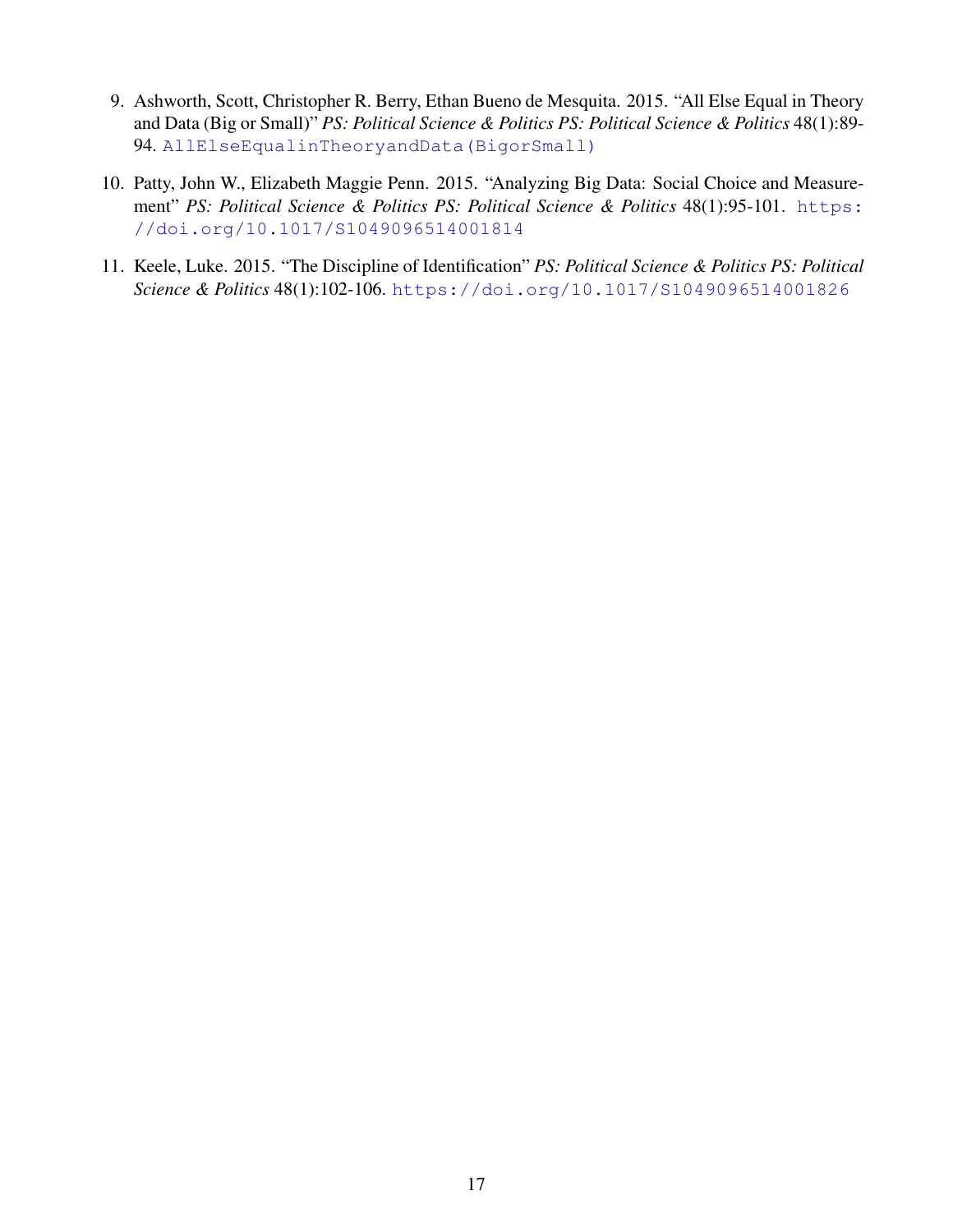# Additional Course Information

# Biographical Details

I am currently an Assistant Professor in the Department of Political Science and Faculty Associate in the Center for Political Studies at the University of Michigan. Prior to beginning these appointments, I was the Jeffrey L. Hyde and Sharon D. Hyde and Political Science Board of Visitors Early Career Professor in Political Science in the Department of Political Science at Penn State University. I am also an Affiliated Scholar at the Security and Political Economy (SPEC) Lab at the University of Southern California. In June 2013, I graduated with a Ph.D. in political science from the University of California, San Diego. I also studied at the University of North Texas, where I graduated with an M.S. in political science (2007), a B.F.A in drawing and painting (2005), and a B.A. in political science (2005).

My core research focuses on the politics and measurement of human rights, discrimination, violence, and repression. I use computational methods to understand why governments around the world torture, maim, and kill individuals within their jurisdiction and the processes monitors use to observe and document these abuses. Other projects cover a broad array of themes but share a focus on computationally intensive methods and research design. These methodological tools, essential for analyzing data at massive scale, open up new insights into the micro-foundations of state repression and the politics of measurement.

### Resources for Harassment

Title IX makes it clear that violence and harassment based on sex and gender, including violence and harassment based on sexual orientation, are a Civil Rights offense subject to the same kinds of accountability and the same kinds of support applied to offenses against other protected categories such as race, national origin, etc. If you or someone you know has been harassed or assaulted, you can find the appropriate resources here: <www.bw.edu/resources/hr/harass/policy.pdf>

## Language and Gender

"Language is gender-inclusive and non-sexist when we use words that affirm and respect how people describe, express, and experience their gender. Just as sexist language excludes womens experiences, non-gender-inclusive language excludes the experiences of individuals whose identities may not fit the gender binary, and/or who may not identify with the sex they were assigned at birth. Identities including trans, intersex, and genderqueer reflect personal descriptions, expressions, and experiences. Genderinclusive/non-sexist language acknowledges people of any gender (for example, first year student versus freshman, chair versus chairman, humankind versus mankind, etc.). It also affirms non-binary gender identifications, and recognizes the difference between biological sex and gender expression. Teachers and students should use gender-inclusive words and language whenever possible in the classroom and in writing. *Students, faculty, and staff may share their preferred pronouns and names, either to the class or privately to the professor, and these gender identities and gender expressions should be honored.*." For more information:

<www.wstudies.pitt.edu/faculty/gender-inclusivenon-sexist-language-syllabi-statement>.